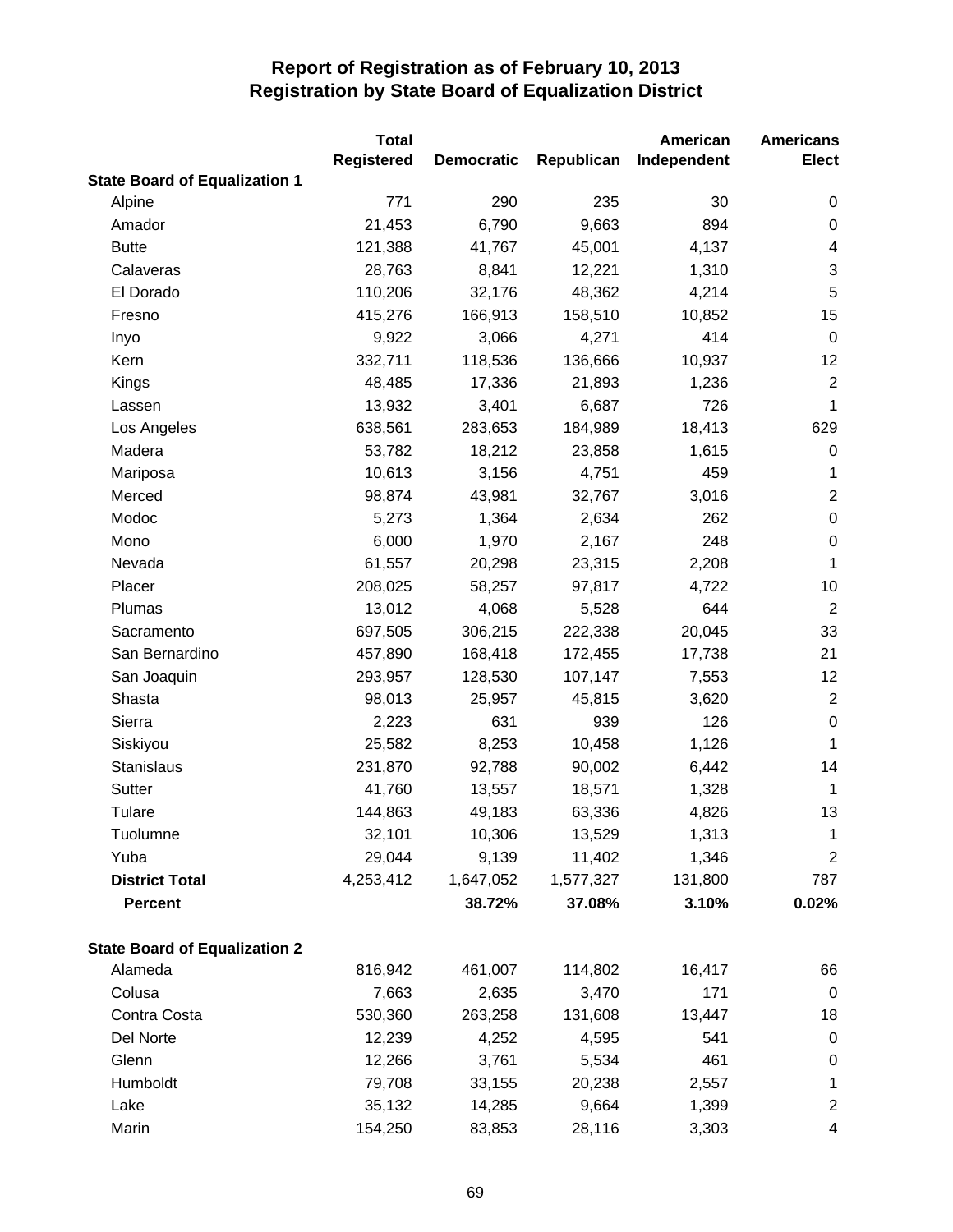|                                      | Peace and |             |                |           | <b>No Party</b>   |  |
|--------------------------------------|-----------|-------------|----------------|-----------|-------------------|--|
|                                      | Green     | Libertarian | Freedom        | Other     | <b>Preference</b> |  |
| <b>State Board of Equalization 1</b> |           |             |                |           |                   |  |
| Alpine                               | 13        | 3           | $\overline{2}$ | 5         | 193               |  |
| Amador                               | 114       | 185         | 46             | 78        | 3,683             |  |
| <b>Butte</b>                         | 1,429     | 1,088       | 437            | 1,401     | 26,124            |  |
| Calaveras                            | 261       | 348         | 94             | 211       | 5,474             |  |
| El Dorado                            | 887       | 1,010       | 293            | 883       | 22,376            |  |
| Fresno                               | 1,592     | 1,942       | 1,097          | 4,770     | 69,585            |  |
| Inyo                                 | 88        | 79          | 29             | 46        | 1,929             |  |
| Kern                                 | 831       | 1,947       | 926            | 374       | 62,482            |  |
| Kings                                | 94        | 214         | 86             | 161       | 7,463             |  |
| Lassen                               | 43        | 95          | 37             | 67        | 2,875             |  |
| Los Angeles                          | 2,745     | 3,533       | 3,069          | 33,501    | 108,029           |  |
| Madera                               | 208       | 264         | 131            | 191       | 9,303             |  |
| Mariposa                             | 117       | 97          | 22             | 155       | 1,855             |  |
| Merced                               | 568       | 483         | 318            | 180       | 17,559            |  |
| Modoc                                | 21        | 45          | 6              | 10        | 931               |  |
| Mono                                 | 62        | 43          | 17             | 5         | 1,488             |  |
| Nevada                               | 1,421     | 585         | 140            | 140       | 13,449            |  |
| Placer                               | 1,116     | 2,257       | 359            | 410       | 43,077            |  |
| Plumas                               | 90        | 99          | 39             | $\pmb{0}$ | 2,542             |  |
| Sacramento                           | 3,878     | 4,175       | 2,571          | 1,320     | 136,930           |  |
| San Bernardino                       | 1,716     | 2,877       | 1,540          | 1,007     | 92,118            |  |
| San Joaquin                          | 819       | 1,300       | 686            | 1,410     | 46,500            |  |
| Shasta                               | 453       | 786         | 268            | 344       | 20,768            |  |
| Sierra                               | 24        | 30          | 4              | 42        | 427               |  |
| Siskiyou                             | 196       | 264         | 89             | 57        | 5,138             |  |
| Stanislaus                           | 698       | 1,144       | 682            | 2,437     | 37,663            |  |
| Sutter                               | 117       | 224         | 124            | 550       | 7,288             |  |
| Tulare                               | 474       | 737         | 454            | 265       | 25,575            |  |
| Tuolumne                             | 248       | 248         | 100            | 68        | 6,288             |  |
| Yuba                                 | 139       | 220         | 110            | 28        | 6,658             |  |
| <b>District Total</b>                | 20,462    | 26,322      | 13,776         | 50,116    | 785,770           |  |
| <b>Percent</b>                       | 0.48%     | 0.62%       | 0.32%          | 1.18%     | 18.47%            |  |
| <b>State Board of Equalization 2</b> |           |             |                |           |                   |  |
| Alameda                              | 9,915     | 3,825       | 2,876          | 49,076    | 158,958           |  |
| Colusa                               | 19        | 30          | 12             | 2         | 1,324             |  |
| Contra Costa                         | 3,278     | 2,817       | 1,121          | 1,455     | 113,358           |  |
| Del Norte                            | 100       | 90          | 49             | 150       | 2,462             |  |
| Glenn                                | 41        | 74          | 45             | 31        | 2,319             |  |
| Humboldt                             | 3,036     | 801         | 342            | 221       | 19,357            |  |
| Lake                                 | 478       | 278         | 157            | 71        | 8,798             |  |
| Marin                                | 2,206     | 837         | 254            | 426       | 35,251            |  |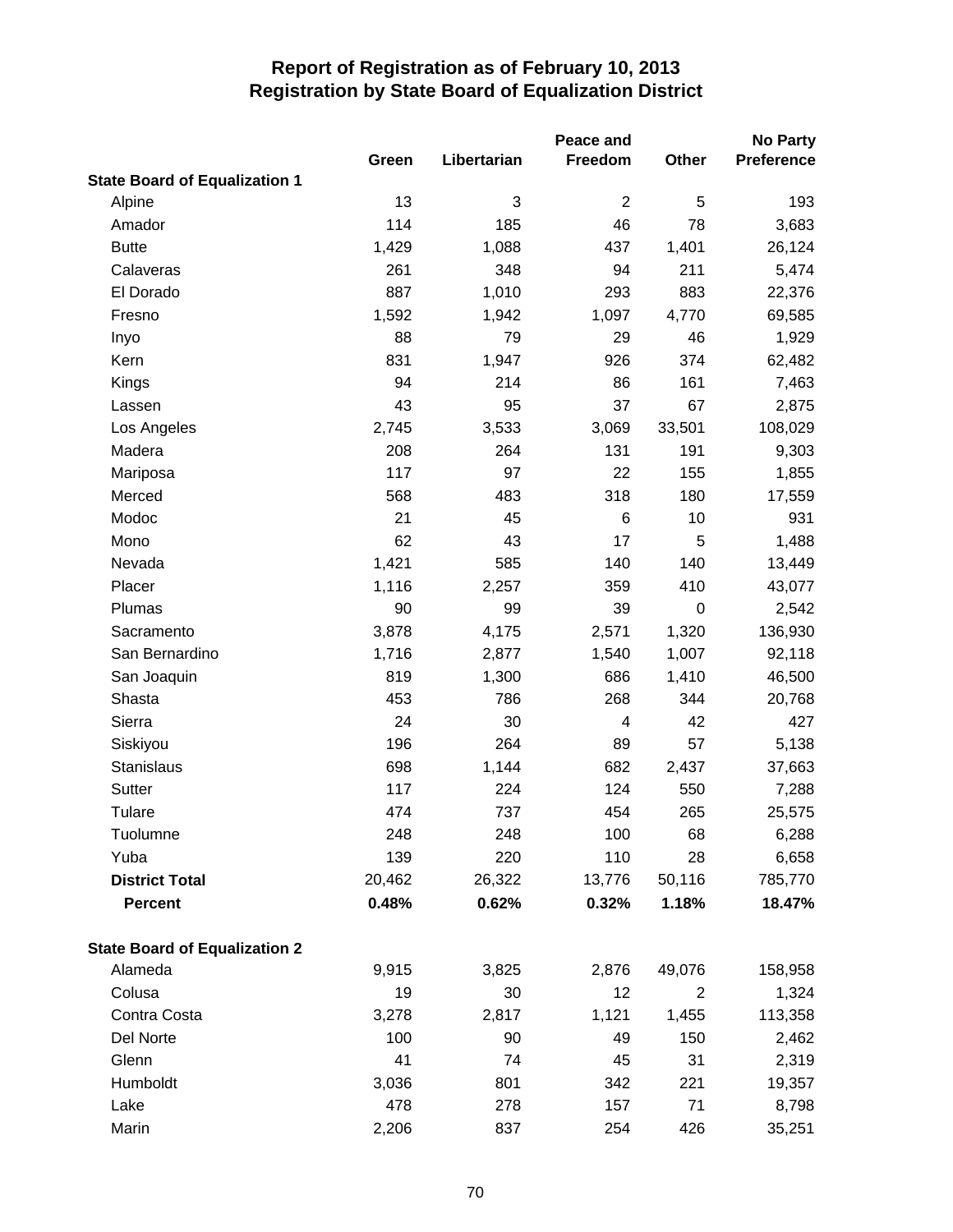|                                      | <b>Total</b>      |                   |            | American    | <b>Americans</b>         |
|--------------------------------------|-------------------|-------------------|------------|-------------|--------------------------|
|                                      | <b>Registered</b> | <b>Democratic</b> | Republican | Independent | <b>Elect</b>             |
| Mendocino                            | 48,993            | 22,728            | 10,650     | 1,679       | 1                        |
| Monterey                             | 168,245           | 87,040            | 40,721     | 3,927       | 12                       |
| Napa                                 | 71,522            | 33,182            | 19,142     | 2,147       | $\sqrt{3}$               |
| San Benito                           | 26,694            | 12,643            | 7,847      | 679         | $\mathbf 1$              |
| San Francisco                        | 497,663           | 276,855           | 42,922     | 8,918       | 23                       |
| San Luis Obispo                      | 156,516           | 52,937            | 61,640     | 4,303       | $\overline{4}$           |
| San Mateo                            | 360,786           | 185,134           | 69,925     | 7,693       | 14                       |
| Santa Barbara                        | 197,675           | 81,778            | 60,811     | 5,053       | 5                        |
| Santa Clara                          | 817,310           | 372,979           | 177,268    | 17,009      | 36                       |
| Santa Cruz                           | 158,244           | 85,812            | 26,051     | 3,699       | 4                        |
| Solano                               | 210,453           | 102,177           | 52,633     | 5,940       | 12                       |
| Sonoma                               | 261,706           | 134,896           | 56,428     | 6,619       | $\sqrt{3}$               |
| Tehama                               | 30,485            | 9,163             | 13,542     | 1,502       | $\pmb{0}$                |
| <b>Trinity</b>                       | 7,846             | 2,630             | 2,695      | 376         | $\boldsymbol{0}$         |
| Yolo                                 | 101,849           | 48,106            | 24,333     | 2,835       | $\overline{\mathcal{A}}$ |
| <b>District Total</b>                | 4,764,547         | 2,374,266         | 984,635    | 110,675     | 213                      |
| <b>Percent</b>                       |                   | 49.83%            | 20.67%     | 2.32%       | 0.00%                    |
| <b>State Board of Equalization 3</b> |                   |                   |            |             |                          |
| Los Angeles                          | 4,226,842         | 2,202,826         | 863,518    | 90,642      | 1,954                    |
| San Bernardino                       | 39,309            | 12,517            | 15,968     | 1,113       | 5                        |
| Ventura                              | 431,154           | 166,462           | 155,180    | 11,072      | 13                       |
| <b>District Total</b>                | 4,697,305         | 2,381,805         | 1,034,666  | 102,827     | 1,972                    |
| <b>Percent</b>                       |                   | 50.71%            | 22.03%     | 2.19%       | 0.04%                    |
| <b>State Board of Equalization 4</b> |                   |                   |            |             |                          |
| Imperial                             | 60,690            | 30,599            | 14,413     | 1,402       | 8                        |
| Orange                               | 1,397,665         | 442,878           | 583,625    | 36,964      | 244                      |
| Riverside                            | 933,956           | 340,932           | 377,774    | 27,813      | 53                       |
| San Bernardino                       | 372,438           | 158,668           | 119,522    | 12,270      | 42                       |
| San Diego                            | 1,575,770         | 556,173           | 533,713    | 52,406      | 98                       |
| <b>District Total</b>                | 4,340,519         | 1,529,250         | 1,629,047  | 130,855     | 445                      |
| <b>Percent</b>                       |                   | 35.23%            | 37.53%     | 3.01%       | 0.01%                    |
| <b>State Total</b>                   | 18,055,783        | 7,932,373         | 5,225,675  | 476,157     | 3,417                    |
| <b>Percent</b>                       |                   | 43.93%            | 28.94%     | 2.64%       | $0.02\%$                 |